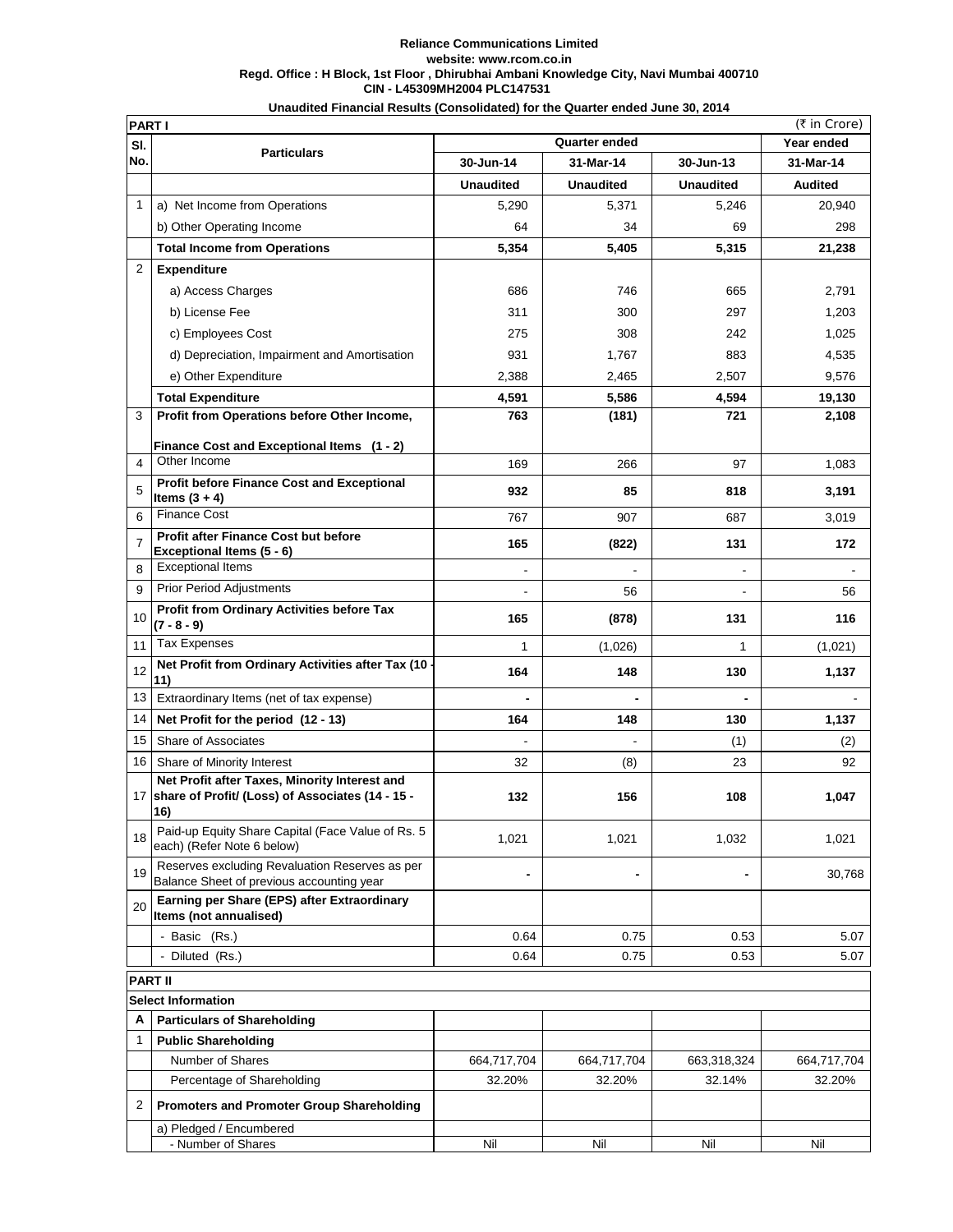|  | <b>Particulars</b>                                                                           | <b>Quarter ended</b> |               |               | Year ended    |
|--|----------------------------------------------------------------------------------------------|----------------------|---------------|---------------|---------------|
|  |                                                                                              | 30-Jun-14            | 31-Mar-14     | 30-Jun-13     | 31-Mar-14     |
|  | - Percentage of Shares (as a % of the total<br>shareholding of promoters and Promoter Group) | N.A.                 | N.A.          | <b>N.A.</b>   | N.A.          |
|  | - Percentage of Shares (as a % of the total<br>share capital of the Company)                 | N.A.                 | N.A.          | N.A.          | N.A.          |
|  | b) Non-encumbered                                                                            |                      |               |               |               |
|  | - Number of Shares                                                                           | 1,399,309,177        | 1,399,309,177 | 1,400,708,557 | 1,399,309,177 |
|  | - Percentage of Shares (as a % of the total<br>shareholding of promoters and Promoter Group) | 100.00%              | 100.00%       | 100.00%       | 100.00%       |
|  | - Percentage of Shares (as a % of the total<br>share capital of the Company)                 | 67.80%               | 67.80%        | 67.86%        | 67.80%        |

| в | <b>Investor Complaints</b>                     |                         |
|---|------------------------------------------------|-------------------------|
|   | <b>Particulars</b>                             | Quarter ended 30-Jun-14 |
|   | Pending at the beginning of the quarter        | Nil                     |
|   | Received during the quarter                    | 12                      |
|   | Disposed of during the quarter                 | 12                      |
|   | Remaining unresolved at the end of the quarter | Nil                     |

|                | Segment wise Revenue, Results and Capital Employed               |                  |                  |                  | (₹ in Crore)   |
|----------------|------------------------------------------------------------------|------------------|------------------|------------------|----------------|
| SI.            | <b>Particulars</b>                                               |                  | Year ended       |                  |                |
| No.            |                                                                  | 30-Jun-14        | 31-Mar-14        | 30-Jun-13        | 31-Mar-14      |
|                |                                                                  | <b>Unaudited</b> | <b>Unaudited</b> | <b>Unaudited</b> | <b>Audited</b> |
| 1              | <b>Segment Revenue</b>                                           |                  |                  |                  |                |
|                | a) India Operation                                               | 4.718            | 4.649            | 4,659            | 18,569         |
|                | b) Global Operation                                              | 1,073            | 1,261            | 1,131            | 4,621          |
|                | <b>Total</b>                                                     | 5,791            | 5,910            | 5,790            | 23,190         |
|                | Less: Inter segment revenue                                      | (268)            | (239)            | (378)            | 1,310          |
|                | <b>Income from Operations</b>                                    | 5,523            | 5,671            | 5,412            | 21,880         |
| $\overline{2}$ | <b>Segment Results</b>                                           |                  |                  |                  |                |
|                | Profit / (Loss) before Tax and Finance Cost from<br>each segment |                  |                  |                  |                |
|                | a) India Operation                                               | 883              | 57               | 684              | 2,385          |
|                | b) Global Operation                                              | 49               | 28               | 134              | 365            |
|                | <b>Total</b>                                                     | 932              | 85               | 818              | 2,750          |
|                | Add: Unallocable Revenue                                         |                  | $\overline{a}$   | $\blacksquare$   | 441            |
|                | Less: Finance Cost (net)                                         | 767              | 907              | 687              | 3,019          |
|                | Less : Exceptional Items                                         | ÷,               | $\overline{a}$   | $\blacksquare$   |                |
|                | Less: Prior Period Adjustments                                   | $\overline{a}$   | 56               | $\overline{a}$   | 56             |
|                | <b>Total Profit before Tax</b>                                   | 165              | (878)            | 131              | 116            |
| 3              | <b>Capital Employed</b>                                          |                  |                  |                  |                |
|                | (Segment assets - Segment liabilities)                           |                  |                  |                  |                |
|                | a) India Operation                                               | 66,006           | 66,133           | 69,603           | 66,133         |
|                | b) Global Operation                                              | 7,290            | 7,401            | 7,416            | 7,401          |
|                | c) Others/ Unallocated                                           | 1.670            | 1.646            | 895              | 1.646          |
|                | <b>Total</b>                                                     | 74,966           | 75,180           | 77,914           | 75,180         |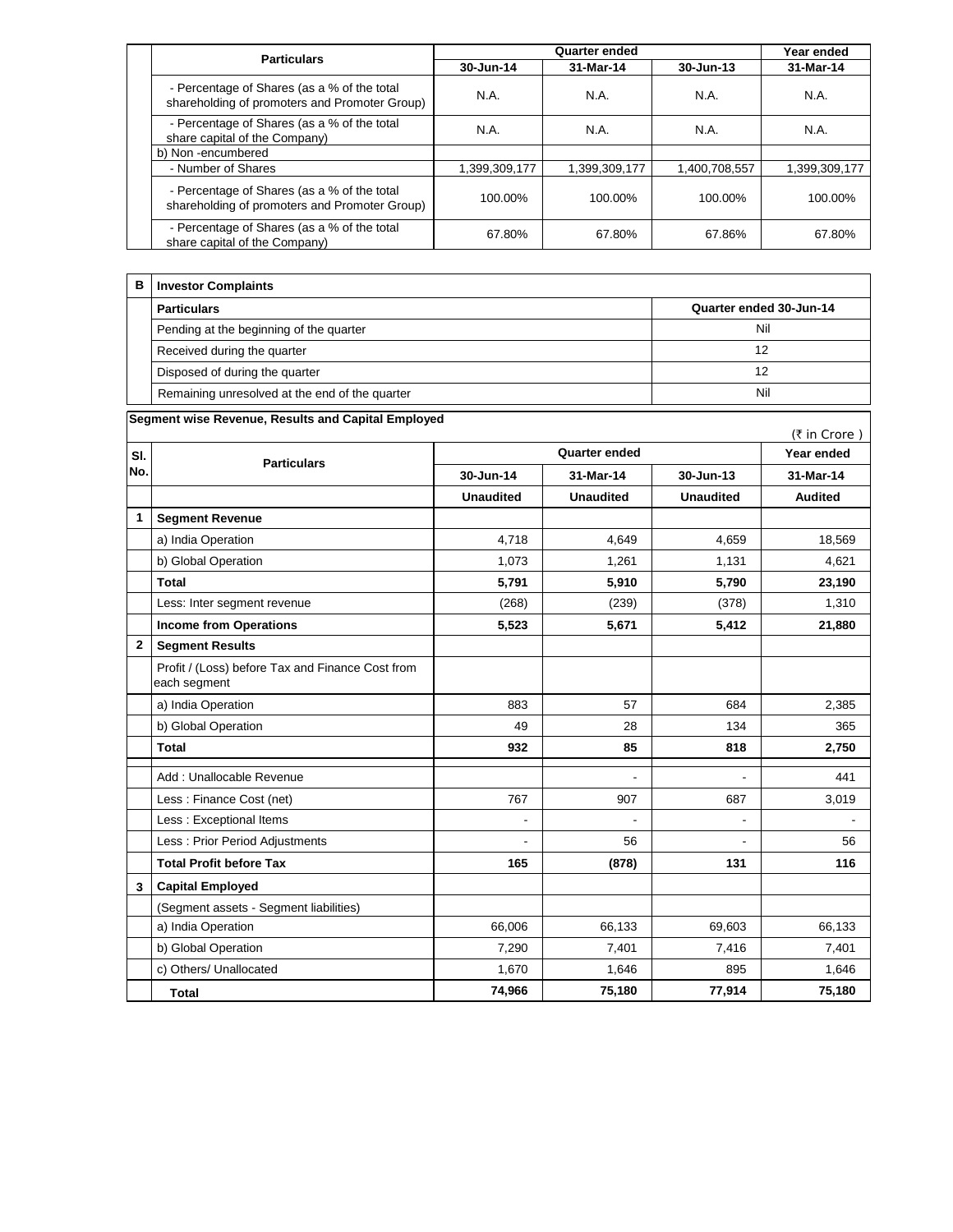## **Notes**

- 1. Figures of the previous period have been regrouped and reclassified, wherever required.
- 2. During the quarter, the Company undertook Qualified Institutional Placement (QIP), as authorised by the Board of Directors, at its meeting held on June 24, 2014, for issuance of 33,82,86,197 Equity Shares of face value of  $\bar{\tau}$  5/- each to Qualified Institutional Buyers at a price of  $\bar{\tau}$  142.14 per Equity Share, including share premium of  $\bar{\tau}$  137.14 per Equity Share, aggregating to  $\bar{\tau}$  4,808.40 crore in accordance with the Securities and Exchange Board of India (Issue of Capital and Disclosure Requirement) Regulations, 2009 (SEBI ICDR Regulations) and Section 42 of the Companies Act, 2013 and the Rules made thereunder. The QIP issue was closed on June 27, 2014 and consequently, the said Equity Shares were allotted on July 2, 2014.

Further, as approved at the Extraordinary General Meeting (EGM) of the members of the Company held on July 24, 2014, the Committee of Directors has, on August 7, 2014, allotted 8,66,66,667 Warrants entitling for subscription of equivalent number of Equity Shares of Rs.5/- each at a price of Rs.150/- per Warrant (including share premium of Rs 145 per Equity Share) (up to  $\bar{\tau}$  1,300 crore) under preferential allotment, to the Promoter Group entity, as per the applicable provisions of the SEBI ICDR Regulations. 50% of the issue price has been received on the date of allotment of the said Warrants and the balance 50% will be receivable on or before March 31, 2015.

- 3. GCX Limited, a subsidiary of the Company has, on August 1, 2014 issued Senior Secured Bonds of USD 350 million bearing 7% p.a. interest, with a maturity of 5 years.
- 4. Pursuant to the Schemes of Arrangement ("the Schemes") sanctioned by the Hon'ble High Court of Judicature at Bombay, exchange variation on account of changes in exchange rates including amortisation of the balance in "Foreign Currency Monetary Item Translation Difference Account (FCMITDA)" and depreciation consequent to addition of exchange differences to the cost of capitalised assets aggregating to Rs. 207 crore during the quarter ended June 30, 2014, are withdrawable from General Reserve. These withdrawable items are not considered in the accounts for the quarter ended on June 30, 2014 and consequently no withdrawal has been made. The necessary effects, if any, will be carried out at the year end. The Company has, as permitted under the said Schemes, adjusted additional depreciation of Rs. 342 crore, arising on fair value of the assets, for the quarter by withdrawing an equivalent amount from General Reserve.
- 5. Pursuant to the Companies Act, 2013 (the Act) becoming effective from April 1, 2014, the Company and a subsidiary have adopted estimated useful life of fixed assets as stipulated under Schedule II to the Act, except in case of some of its telecommunication equipments, as legally advised and as permitted by the said Schedule, where, based on condition of such telecommunication equipments, regular maintenance schedule, material of construction and past experience, the Company has considered useful life of